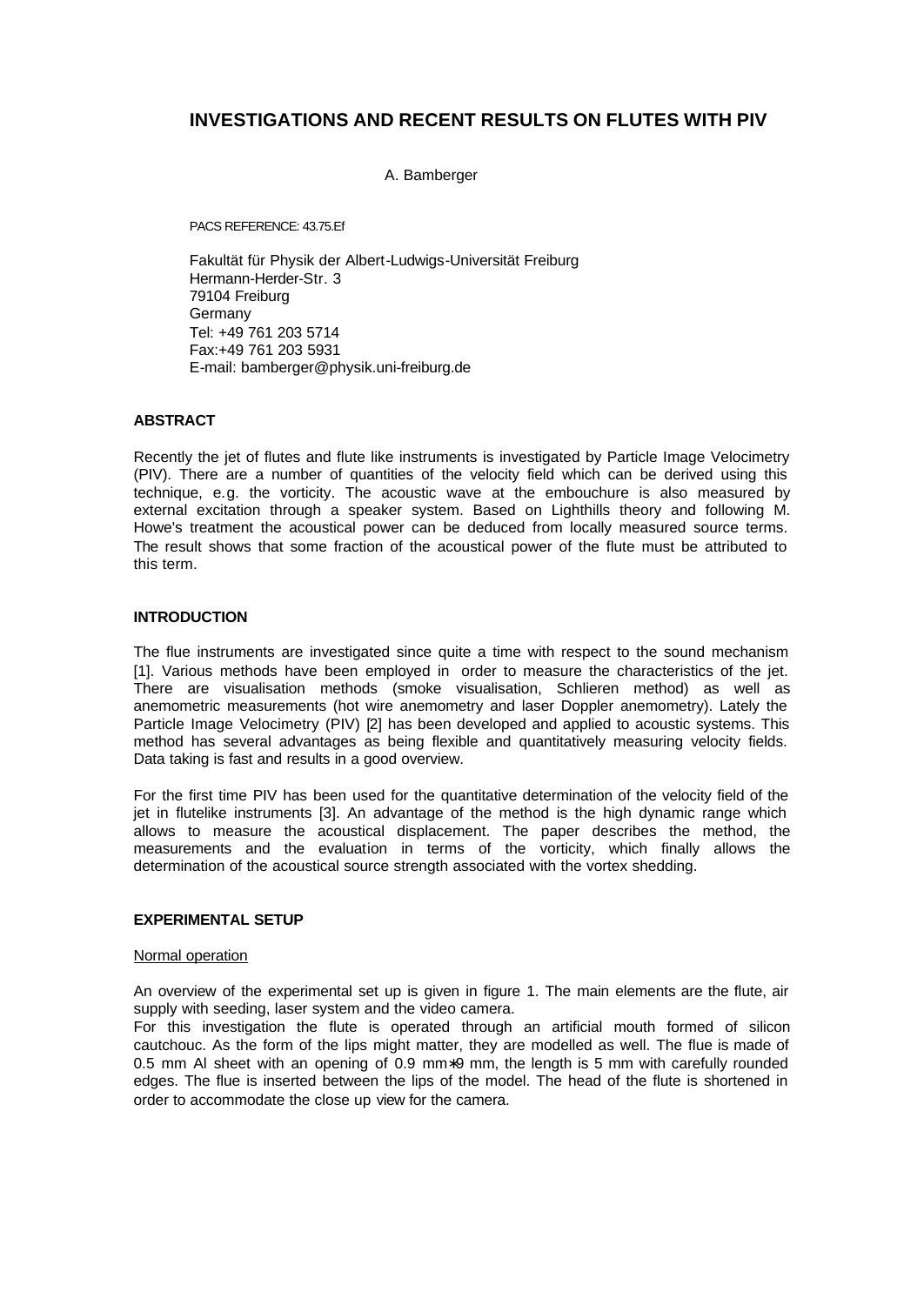



The PIV system is composed of a twin head frequency doubled NdYAG laser, a double exposure video camera and a timing control board (ILA-Systems). The air from a bottle is mixed with air loaded with oil droplets of about 10μ diameter.

In figure 2 the region of interest as seen by the camera. The air jet comes from the right. The laser light sheet illuminates the embouchure and the upper lip. For the measurements a slightly downward tilted angle of the camera is chosen. Therefore the view into the volume just below the labium is only partially obstructed due by rim of the hole. The chimney joining the embouchure with the flute head is indicated by the broken line.

Special care is taken to homogenise the seeded air: The volume around the flute head is confined by a box in order to load also the entrained air with seeding. The jet interacts at a distance of 5.5 mm with the labium.

A microphone inserted into the flute body is used as trigger and pressure measurement. The timing is referenced to the zero crossing of the pressure amplitude. The flute is operated at a sounding frequency of 1170 Hz corresponding to the fingering of D<sub>5</sub>. For this investigation the body of the flute is replaced by a plastic tube of the same thickness in order to accommodate the acoustical wave measurement.

The flute is operated at a jet speed of about 30 m/s. The system yields a pressure amplitude of 210 Pa.

For data taking the phase is changed through a delay by steps of 1/16 of the period, corresponding to a time interval of 53μs or 22°. Five shots are made at a given phase for averaging the velocity field.

#### Operation for the acoustical wave

For the measurement of the acoustical wave the open end of the flute is inserted into the narrow end of an exponential horn, which is coupled to a speaker. The system is adjusted to have a resonance near the 1170 Hz. The driving amplitude of the speaker is as well adjusted to the value of the pressure of the normal operation. Before the PIV measurement of the acoustic wave the jet is operated for some time in order to fill the box with seeding and then switched off during data taking.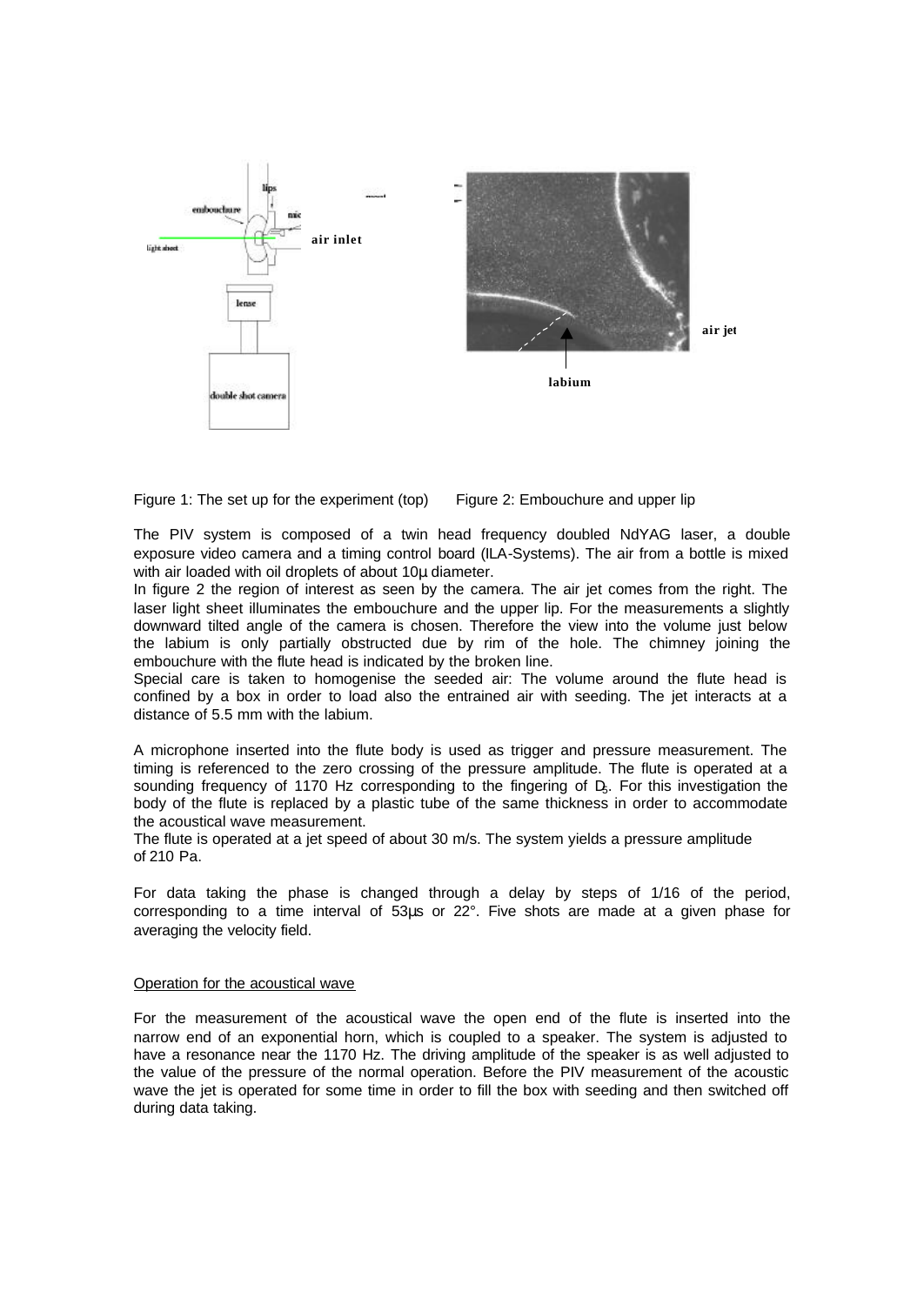#### **DATA ANALYSIS**

The cross correlation is evaluated in an interrogation area of 32x32 pixels with an overlapping area of 16x16 with the next neighbours. The velocity field is sampled in steps of 0.14 mm. The validation included a signal to noise ratio of 1.02. Wrong reconstructed velocity vectors are replaced by weighting of 8 neighbours. Finally, the reconstructed velocity fields are averaged over the number of exposures at a given phase.

## **RESULTS**

In figure 3 the velocity field at two representative phases is displayed, left side the normal operation, right side the acoustical velocity field. The jet is seen coming from right. The upper lip and the embouchure is outlined by "zero'' velocity vectors, as can be seen for the acoustical field.



Figure 3: The velocities at normal operation (left) and the acoustical field (right) at two different phases. On top: vortex shedding (Phase 16 = +55μs), bottom: Acoustical velocity near zero (Phase 5=+350μs).

In the upper left part of the figure 3 the jet is transversely moving into the flute after having crossed the labium. A vortex is seen above the labium. In lower part right side of the figure 3 the jet moves up again and the vortex is dissipated. The corresponding acoustical field is seen in at the right side at the same phases: maximum amplitude is of about 3 m/s into the flute and at the second phase zero amplitude of the acoustical field. As will be shown later the main acoustical source strength occurs in this phase interval.

In order to relate the acoustical field with the jet movement, its average velocity and the jet position have been evaluated at a distance of 2.6 mm distance from the flue exit. The figure 3 displays the whole phase: The acoustical field (vertical component) is ahead of the jet position by about 37°.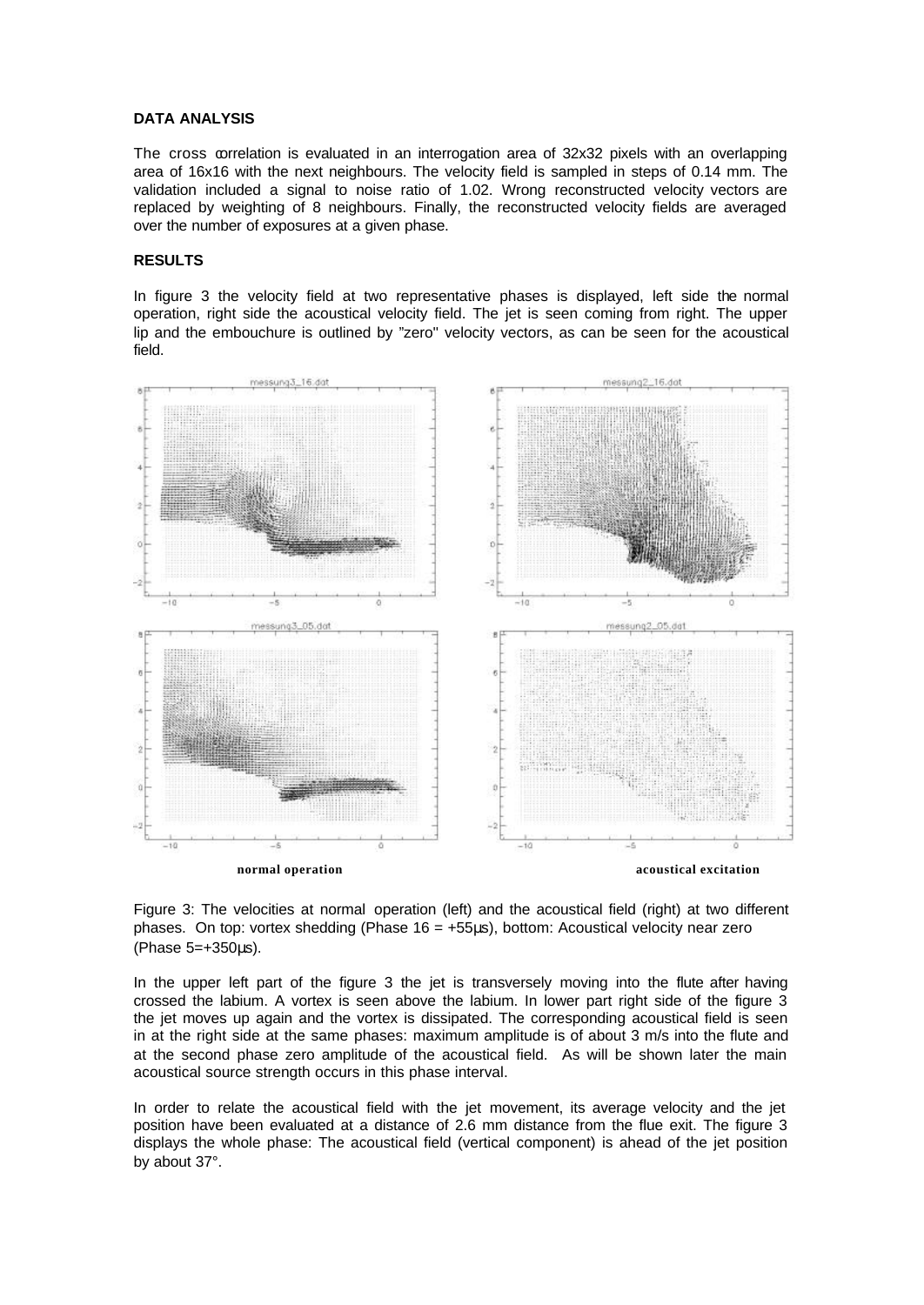

Figure 3: The position of the jet and the vertical component of the acoustical velocity.

It is worth mentioning that the jet velocity is also modulated with a change of the amplitude of about 20% peaking at the phase of the vortex shedding [3].

## **EVALUATION OF THE SOURCE TERMS**

As has been stated by M. Howe [4] the source terms for the acoustical power can be derived using Lighthills theorem. The sound source is generated through the Coriolis force density multiplied with the local acoustical fow velocity described by the unsteady part of the potential flow of the velocity field. Here the experimental values of the vorticity, jet speed and the acoustical field are used. The underlying assumption is that the acoustical field in the normal operation is small as compared with the jet speed and velocities of the immediate environment; it is of the order of 1/10. To this extend the extracted power is an approximated value.

The source strength is given by

$$
P = -\mathbf{r}_{air} \frac{1}{T} \iint (\Gamma \times U_{jet}) \cdot v_a dV dt \tag{1}
$$

where

*P* : power (positive means produced by the system)

*rair* : density of air

*T* : period of the cycle

*G* : vorticity

*U<sub>iet</sub>* : velocity given at the vorticity

- *va* : velocity of the acoustical field
- : integration volume.

The vorticity is calculated in field of 3x3 velocity vectors and seen in figure 4 for the phase at 55μs. The plotted value is scaled down by a factor  $10^3$ . Also seen is the power density (in units of about 1mW/cm<sup>3</sup>) as given in the argument of the integral of relation (1). The region of integration is indicated. It is chosen to cover the shed vortex without being too much affected by the jet proper. The jet carries vorticities of opposite signs at the upper and lower boundary. The positive values at the boundary of the embouchure are artefacts, which do not matter for this evaluation. The vorticity for the acoustical field is also checked and turns out to be negligible, even near the labium.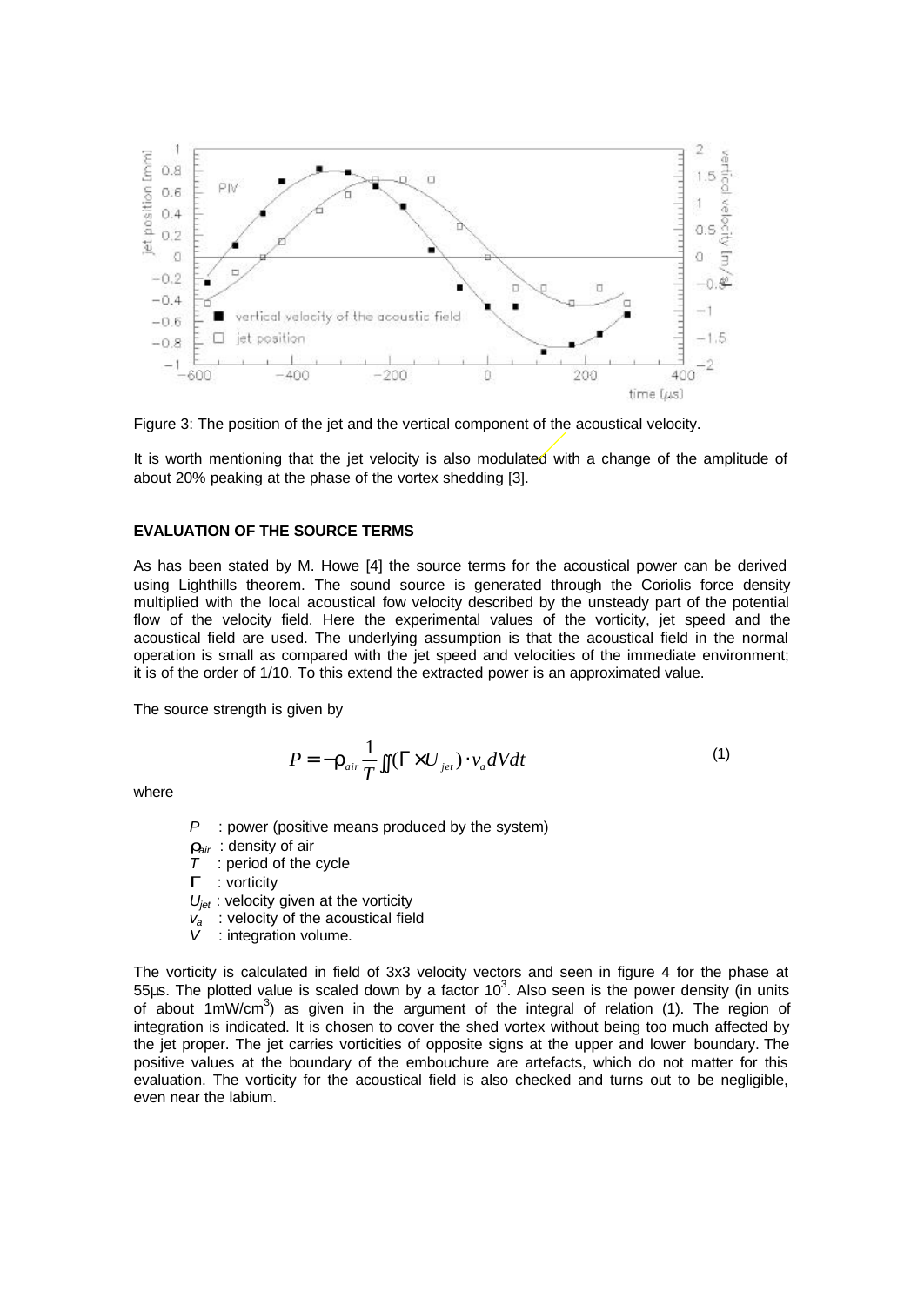

Figure 4: Vorticity (left) and the power density (right).

The instantaneous power as a function of the phase is displayed in figure 5. The value is obtained with the integration volume indicated in the figure 4 and with a depth of 9 mm corresponding to the jet extension perpendicular to the light sheet. There is a pronounced peak at a phase of 40° (+100 μs) with respect to the crossing of the jet at the labium. It is positive which means that this region produces acoustical power.



Figure 5: The acoustical power due to vortex shedding as function of the phase

If the power is averaged over the cycle a value of +0.9 mW is obtained. This value may be compared with the total power dissipation.

#### **DISCUSSION**

There are the following remarks in order. The velocity of the jet is rather high for the pressure amplitude produced in the flute. The power associated with the jet itself having a velocity of 30 m/s is 148 mW. However, given the acoustical pressure amplitude in the experiment, the power associated with it can be estimated to be 50 mW. A fraction of about 2% can be attributed to the vortex shedding.

The borders of the integration volume are chosen carefully avoiding distortions where the vorticity determination is affected by boundaries. Future investigation will be devoted to extend the integration volume upstream the jet.